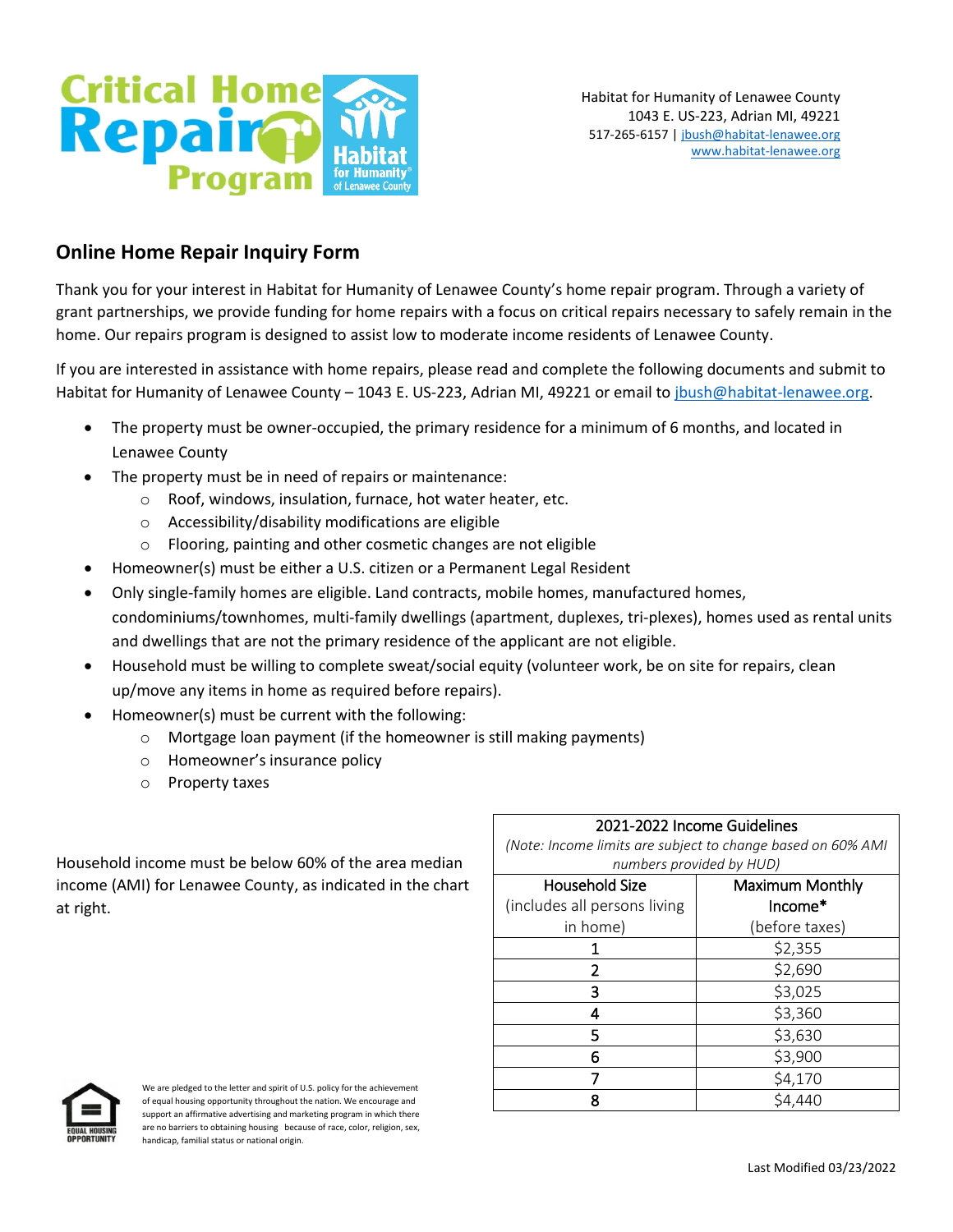# **Please do not provide any financial information on this form**

| Homeowner #1                                                                                                                                        |                      |     | Homeowner #2                                    |                     |                 |         |  |  |
|-----------------------------------------------------------------------------------------------------------------------------------------------------|----------------------|-----|-------------------------------------------------|---------------------|-----------------|---------|--|--|
| Legal name                                                                                                                                          |                      |     | Legal name                                      |                     |                 |         |  |  |
| Date of birth                                                                                                                                       | Age                  |     | Date of birth<br>Age                            |                     |                 |         |  |  |
| Phone<br>Phone                                                                                                                                      |                      |     |                                                 |                     |                 |         |  |  |
| Email                                                                                                                                               |                      |     | Email                                           |                     |                 |         |  |  |
| Employer<br>Employer                                                                                                                                |                      |     |                                                 |                     |                 |         |  |  |
| <b>Household information</b>                                                                                                                        |                      |     |                                                 |                     |                 |         |  |  |
| Name(s) on the title of the home:                                                                                                                   |                      |     | Month/year purchased or last changed deed date: |                     |                 |         |  |  |
| <b>Street Address</b>                                                                                                                               |                      |     |                                                 |                     |                 |         |  |  |
| City                                                                                                                                                |                      |     |                                                 | Zip                 |                 |         |  |  |
| List the names, ages, and relationship to you of ALL people living in your home.<br>Please use an additional sheet of paper if you need more space. |                      |     |                                                 |                     |                 |         |  |  |
| <b>Legal Name</b>                                                                                                                                   | <b>Date of Birth</b> | Age |                                                 | Relationship to you | <b>Disabled</b> | Veteran |  |  |
|                                                                                                                                                     |                      |     |                                                 |                     |                 |         |  |  |
|                                                                                                                                                     |                      |     |                                                 |                     |                 |         |  |  |
|                                                                                                                                                     |                      |     |                                                 |                     |                 |         |  |  |
|                                                                                                                                                     |                      |     |                                                 |                     |                 |         |  |  |
|                                                                                                                                                     |                      |     |                                                 |                     |                 |         |  |  |
| Do you need a wheelchair ramp?                                                                                                                      |                      |     |                                                 | <b>YES</b>          | <b>NO</b>       |         |  |  |
| Do you own your home?                                                                                                                               |                      |     | <b>YES</b>                                      | NO.                 |                 |         |  |  |
| Is your home a mobile home?<br>(only mobile homes with a permanent foundation are eligible)                                                         |                      |     |                                                 | <b>YES</b>          | <b>NO</b>       |         |  |  |
| Are you current on all mortgage payments?                                                                                                           |                      |     |                                                 | <b>YES</b>          | <b>NO</b>       |         |  |  |
| Do you have homeowners insurance and is it current?                                                                                                 |                      |     | <b>YES</b>                                      | <b>NO</b>           |                 |         |  |  |
| Are you current on all property taxes?                                                                                                              |                      |     |                                                 | <b>YES</b>          | <b>NO</b>       |         |  |  |
| Has anyone currently living in the home served in the military?                                                                                     |                      |     | <b>YES</b>                                      | <b>NO</b>           |                 |         |  |  |
| If yes, does that person have a DD214?<br>$\overline{\phantom{a}}$                                                                                  |                      |     | <b>YES</b>                                      | <b>NO</b>           |                 |         |  |  |
| Is anyone currently living in the home over the age 62?                                                                                             |                      |     | <b>YES</b>                                      | <b>NO</b>           |                 |         |  |  |
| Have you received Federal Home Loan Bank Grant Money in the last 7 years?<br>(This includes grant money for NIP/AMP/HOP)                            |                      |     | <b>YES</b>                                      | <b>NO</b>           |                 |         |  |  |
| Who is your utility provider? (Consumers Energy, Citizen Gas, etc.)                                                                                 |                      |     |                                                 |                     |                 |         |  |  |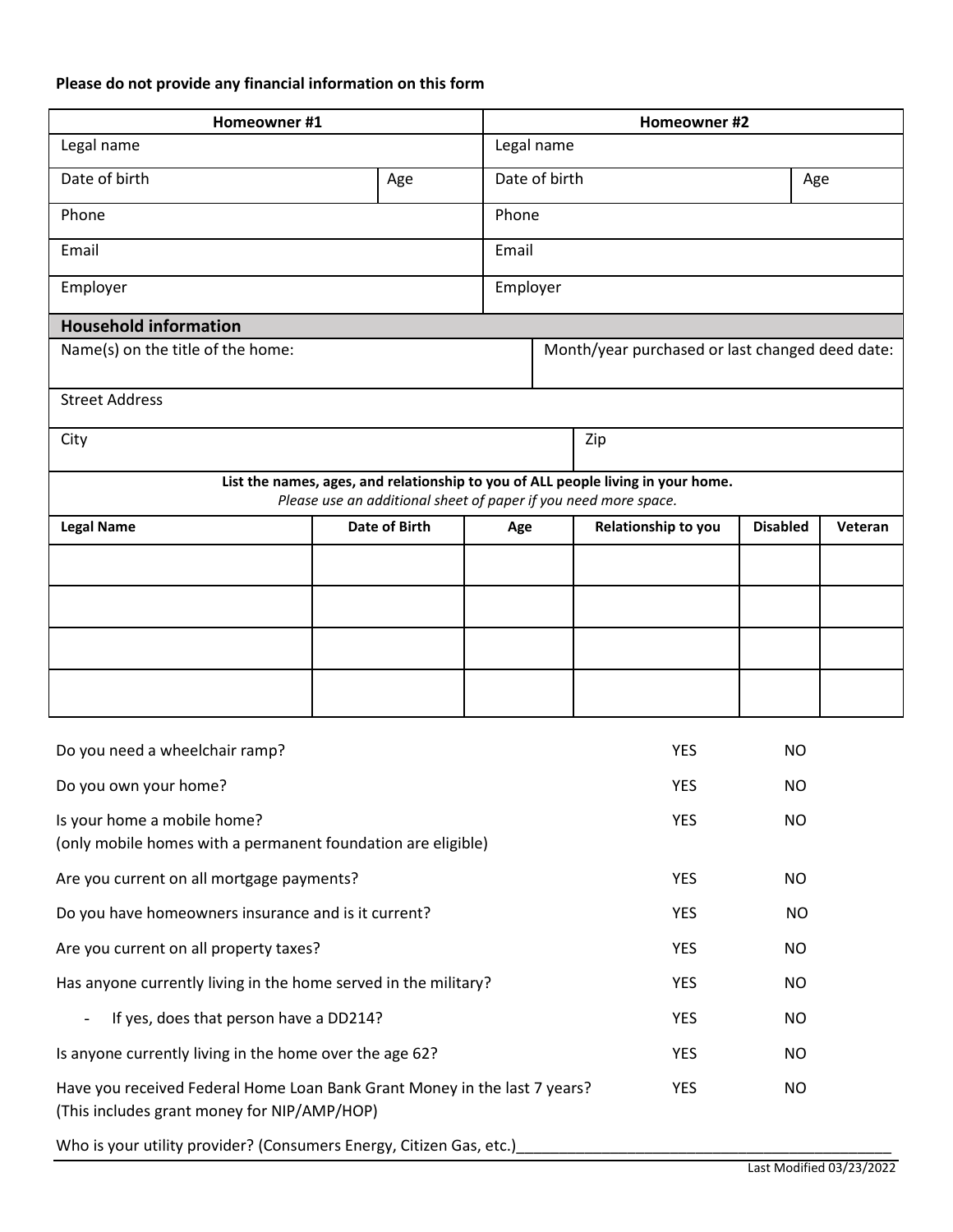# **Things You Need To Know:**

- This form is not an application. It is an inquiry form used to collect information about your household and your repair needs. This step must be taken in order to be placed on the list to receive a
- If the repair you are seeking to get is not on the list of qualified repairs through the NIP and AMP programs, then we are not able to help with that specific repair.
- In order to be eligible for the repair program, you **must** own your home, be current on mortgage payments and be current on taxes. Land Contracts are not eligible for repairs.
- At this time, Habitat of Lenawee's repair program opens in the spring when funding is released. Funding for repairs are determined by the Federal Home Loan Bank. When funding runs out, money allocated for grants is exhausted for the remainder of the year.
- There is an application fee of \$185.00. This fee will be collected ONLY if your Home Repair application is accepted. This application fee is for the purpose of pulling the Title for your home and running a Credit Report.
- Grant money is money given by organizations that does not need to be paid back. The grants offered through Habitat of Lenawee are the Neighborhood Impact Program (NIP) and the Accessibility Modification Program (AMP).
- NIP has a maximum grant allowance of \$7,500 and AMP has a maximum grant allowance of \$10,000.
- If the repair you are looking to get costs MORE than the grant money covers, you will have to provide proof that you are able to cover the remaining balance or we will not be able to accept your application as complete.
- Applications are usually sent out in March. However, we will allow applications to continue to be sent out until the funding is exhausted.
- Habitat of Lenawee DOES NOT perform repairs. Habitat of Lenawee does not have an in-house construction team or a team of volunteers that do repair work. Upon receiving an application, you will be required to obtain at least 2 quotes from Licensed Contractors. It is very important to ask for a copy of this license because, if you do not have a copy, your quote will not be complete.
- Quotes and Financial Documents that exceed 30 days from the day funding is released cannot be accepted.
- If you have any questions, please contact our Home Repair Program Manager
	- o Name Jennifer Bush
	- o Phone 517-265-6157
	- o Address 1043 E. US-223, Adrian MI, 49221
	- o Email jbush@habitat-lenawee.org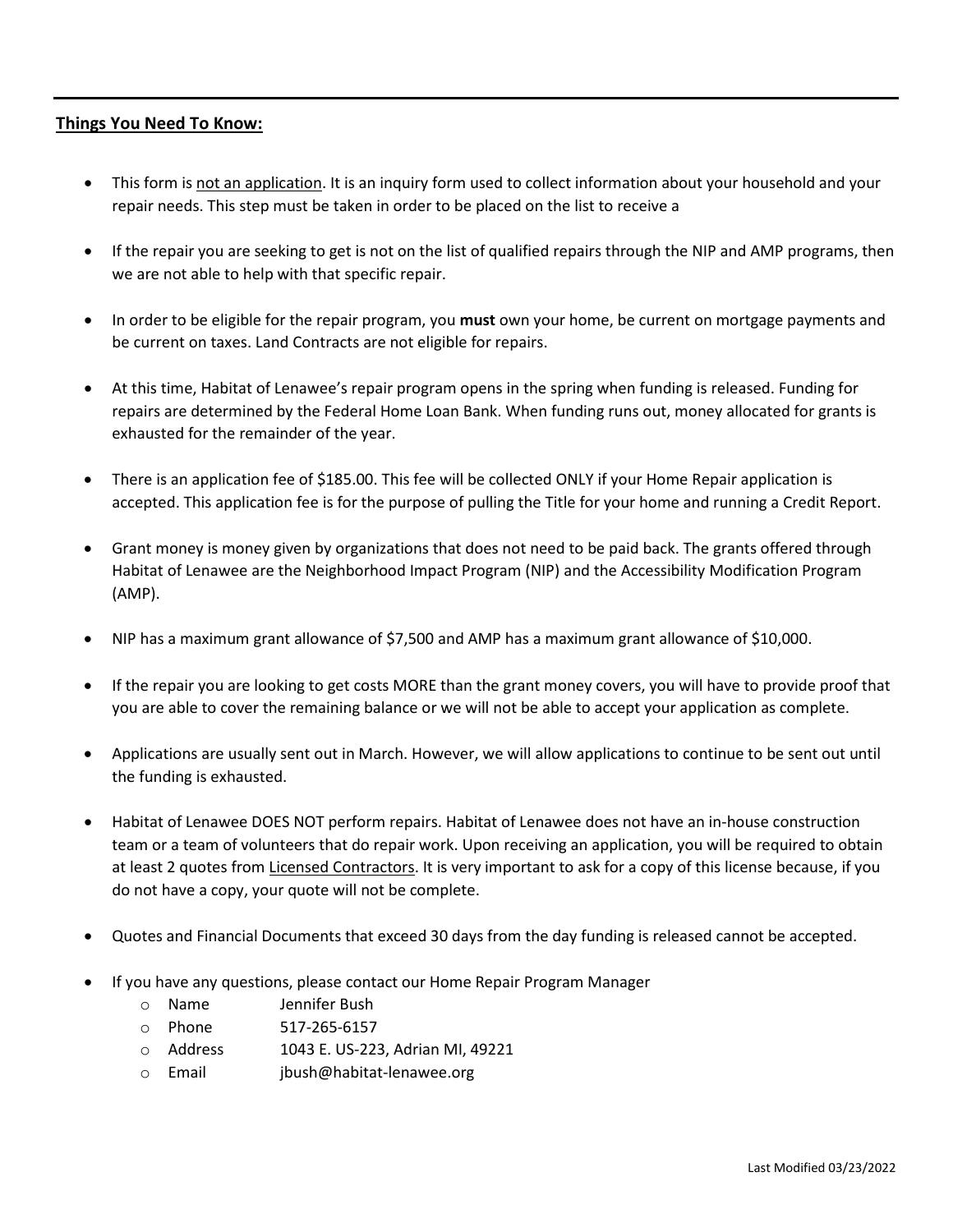### **Please note, you may only select one:**

**NIP** – Neighborhood Impact Program

Eligible Rehabilitation/Repairs

- **Repair/replacement of existing heating, ventilation, air conditioning**
- **Repair/replacement of existing well/septic system or underground property sewer system**
- **Repair/replacement of water heater**
- **Energy conservation including**
	- o Windows
	- o Soffit and Fascia
	- o Siding
	- o Roofing
	- o Gutters
	- o Downspouts
	- o Caulking
	- o Exterior doors
	- o Weather stripping, attic and wall insulation
	- o Electrical (only to replace Knob and Tube)
- (Exclusions may apply)

**AMP** – Accessibility Modification Program

Eligible Rehabilitation/Repairs

- **Ramp/zero-step entry**
- **Handrails**
- **Levered door handles**
- **Self-closing hinges** (internal/external doors)
- **Pocket doors or swing hinges**
- **Bathroom modifications** Walk-in/roll-in showers, grab bars, Rebath easy entry bath, ADA-approved toilets/drop-down grab bar, roll under vanity, lower level 1/2 bath conversionsto eliminate need to go upstairs
- **Kitchen modifications** Lowering existing cabinets or replacing with ADA-approved cabinets, lowering and/or roll under ADAapproved counters
- **Internal chair and wheelchair lifts** (No funding for outside lifts)
- **Plumbing and electrical modifications necessary to relocate laundry facilities to the main level of the home**
- **Home modification assessment** expenses up to \$250 when performed by a certified professional
- **Widened door-ways**
- **Installation of smoke detectors or carbon monoxide detectors**
- **Universal Design Floor Coverings**
- (Exclusions may apply)

In some cases where funds are not exhausted while utilizing the AMP program, repairs from the NIP list can be done but cannot exceed 49% of the total repair cost.

\_\_\_\_\_\_\_\_\_\_\_\_\_\_\_\_\_\_\_\_\_\_\_\_\_\_\_\_\_\_\_\_\_\_\_\_\_\_\_\_\_\_\_\_\_\_\_\_\_\_\_\_\_\_\_\_\_\_\_\_\_\_\_\_\_\_\_\_\_\_\_\_\_\_\_\_\_\_\_\_\_\_\_\_\_\_\_\_\_\_\_\_\_\_\_\_\_\_

\_\_\_\_\_\_\_\_\_\_\_\_\_\_\_\_\_\_\_\_\_\_\_\_\_\_\_\_\_\_\_\_\_\_\_\_\_\_\_\_\_\_\_\_\_\_\_\_\_\_\_\_\_\_\_\_\_\_\_\_\_\_\_\_\_\_\_\_\_\_\_\_\_\_\_\_\_\_\_\_\_\_\_\_\_\_\_\_\_\_\_\_\_\_\_\_\_\_

\_\_\_\_\_\_\_\_\_\_\_\_\_\_\_\_\_\_\_\_\_\_\_\_\_\_\_\_\_\_\_\_\_\_\_\_\_\_\_\_\_\_\_\_\_\_\_\_\_\_\_\_\_\_\_\_\_\_\_\_\_\_\_\_\_\_\_\_\_\_\_\_\_\_\_\_\_\_\_\_\_\_\_\_\_\_\_\_\_\_\_\_\_\_\_\_\_\_

\_\_\_\_\_\_\_\_\_\_\_\_\_\_\_\_\_\_\_\_\_\_\_\_\_\_\_\_\_\_\_\_\_\_\_\_\_\_\_\_\_\_\_\_\_\_\_\_\_\_\_\_\_\_\_\_\_\_\_\_\_\_\_\_\_\_\_\_\_\_\_\_\_\_\_\_\_\_\_\_\_\_\_\_\_\_\_\_\_\_\_\_\_\_\_\_\_\_

\_\_\_\_\_\_\_\_\_\_\_\_\_\_\_\_\_\_\_\_\_\_\_\_\_\_\_\_\_\_\_\_\_\_\_\_\_\_\_\_\_\_\_\_\_\_\_\_\_\_\_\_\_\_\_\_\_\_\_\_\_\_\_\_\_\_\_\_\_\_\_\_\_\_\_\_\_\_\_\_\_\_\_\_\_\_\_\_\_\_\_\_\_\_\_\_\_\_

\_\_\_\_\_\_\_\_\_\_\_\_\_\_\_\_\_\_\_\_\_\_\_\_\_\_\_\_\_\_\_\_\_\_\_\_\_\_\_\_\_\_\_\_\_\_\_\_\_\_\_\_\_\_\_\_\_\_\_\_\_\_\_\_\_\_\_\_\_\_\_\_\_\_\_\_\_\_\_\_\_\_\_\_\_\_\_\_\_\_\_\_\_\_\_\_\_\_

Please provide a brief description of repairs needed: